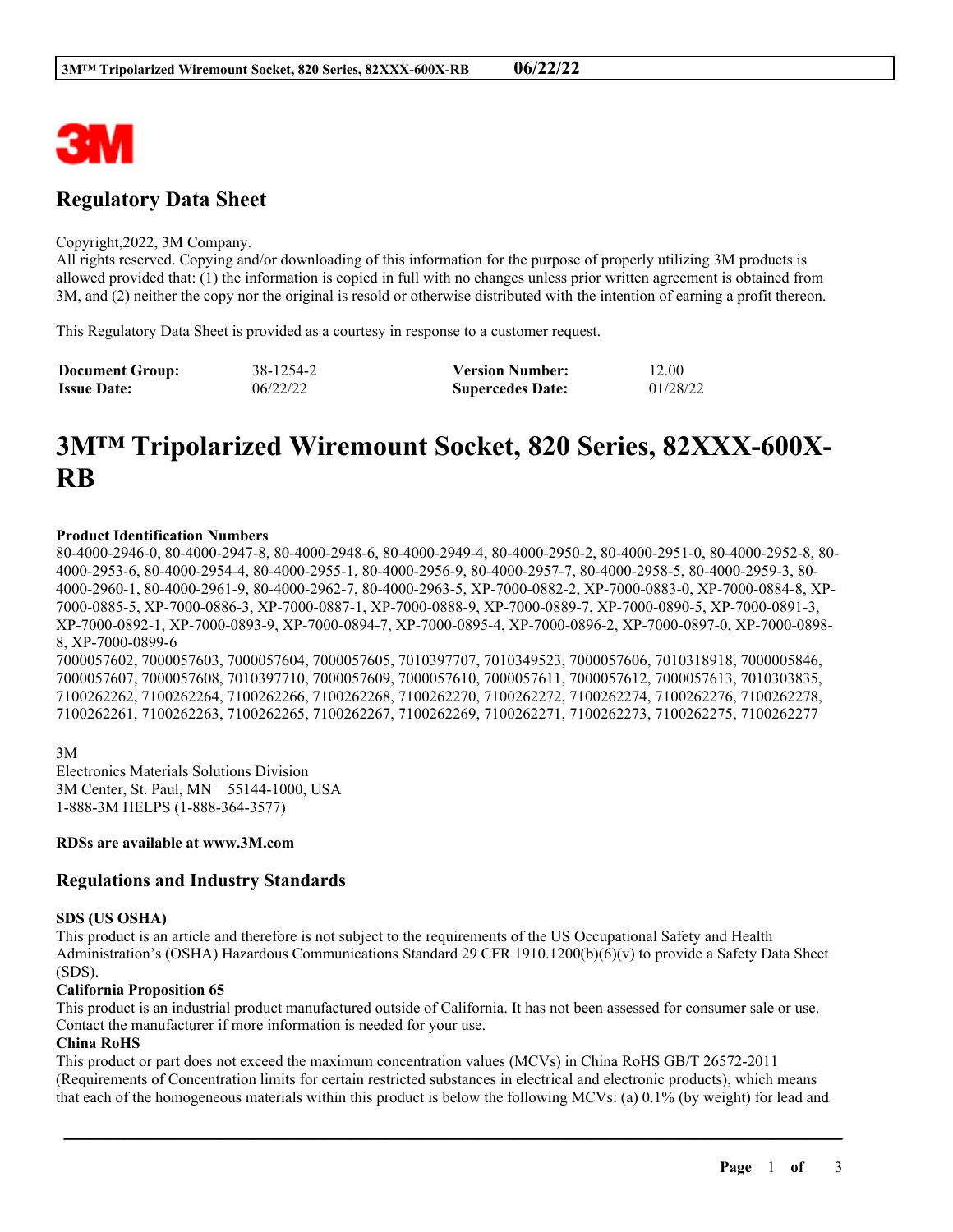its compounds, mercury and its compounds, hexavalent chromium and its compounds, polybrominated biphenyls or polybrominated diphenyl ethers; and (b) 0.01% (by weight) for cadmium and its compounds.

# **CONEG**

This product complies with the US CONEG (Coalition of Northeastern Governors) Model Toxics in Packaging Legislation as there is no intentionally added lead, cadmium, hexavalent chromium or mercury, and the sum total concentration of these substances in the product does not exceed 100 ppm by weight.

# **Conflict Minerals**

On August 22, 2012, the Securities and Exchange Commission (SEC) adopted final rules on conflict minerals reporting, pursuant to Section 1502 of the Dodd-Frank Act which requires manufacturers of products containing "conflict minerals" to disclose to the SEC whether those minerals are sourced from the Democratic Republic of Congo (DRC) or adjoining countries. 3M has been participating in the EICC-GeSI Extractives Workgroup, and are incorporating the EICC-GeSI Conflict Minerals Reporting template in existing systems for use with suppliers of materials that may contain conflict minerals covered by the SEC rules. 3M will provide product-specific information once the required supply chain data has been obtained.

# **CPSIA 2008**

A Certificate of General Conformity per the US Consumer Product Safety Act, 15 U.S.C. § 2063 (a)(1), as revised by section 102 of the 2008 US Consumer Product Safety Improvement Act, is not required for the requested product.

# **EU REACH**

Substances listed in Annex XIV of Regulation No 1907/2006 of the European Parliament and the Council concerning the Registration, Evaluation, Authorization and Restriction of Chemicals (REACH) are not intentionally added to this product. **EU REACH**

Substances listed in Annex XVII of Regulation No 1907/2006 of the European Parliament and the Council concerning the Registration, Evaluation, Authorization and Restriction of Chemicals (REACH) are not intentionally added to this product. **EU REACH**

This product is an article, without intended release of a chemical substance, under the Regulation No 1907/2006 of the European Parliament and the Council concerning the Registration, Evaluation, Authorisation and Restriction of Chemicals (REACH) (refer to REACH, Article 3(3)). It is not a chemical preparation. Therefore, it is not subject to the (pre)-registration or the registration process. It does not require a safety data sheet.

# **EU REACH**

This product, including any article that the product is composed of, does not contain at greater than 0.1% by weight a Substance of Very High Concern (SVHC) substance identified according to Article 59 of REACH. This declaration reflects the substances on the candidate SVHC list, effective June 2022.

# **EU RoHS**

This product does not exceed the maximum concentration values (MCVs) set under EU Directive 2011/65/EU (RoHS recast/RoHS 2), as stated in Annex II to that directive. This means that each of the homogenous materials within this product does not exceed the following MCVs: (a) 0.1% (by weight) for lead, mercury, hexavalent chromium, polybrominated biphenyls or polybrominated diphenyl ethers; and (b) 0.01% (by weight) for cadmium.

# **EU RoHS Phthalates**

This product does not exceed the maximum concentration values (MCVs) for phthalates set under EU Directive 2011/65/EU (RoHS recast/RoHS 2), as amended by EU 2015/863, which applies to finished EEE after July 22, 2019 for Category 1-7, 10- 11 products and after July 22, 2021 for Category 8 and 9 products. This means that each of the homogeneous materials within this product does not exceed the MCV of 0.1% (by weight) for each of the following phthalates: DEHP, BBP, DBP, and DIBP.

# **Stockholm Agreement**

This product does not contain Persistent Organic Pollutants (POPs) at or above applicable thresholds per Annexes A, B, and C of the Stockholm Convention, May 2004 and subsequent amendments.

## **Sustainability and 3M**

Go to www.3M.com/sustainability to learn about 3M's programs. 3M is a signatory of the United Nations Global Compact (UNGC).

\_\_\_\_\_\_\_\_\_\_\_\_\_\_\_\_\_\_\_\_\_\_\_\_\_\_\_\_\_\_\_\_\_\_\_\_\_\_\_\_\_\_\_\_\_\_\_\_\_\_\_\_\_\_\_\_\_\_\_\_\_\_\_\_\_\_\_\_\_\_\_\_\_\_\_\_\_\_\_\_\_\_\_\_\_\_\_\_\_\_

# **Sustainability and 3M's Code of Conduct**

Go to www.3M.com/businessconduct

# **TSCA Section 6**

This product is not known to contain 2,4,6-Tri-tert-butylphenol (CAS 732-26-3).

## **TSCA Section 6**

This product is not known to contain Decabromodiphenyl Ether (Deca-BDE) (CAS 1163-19-5).